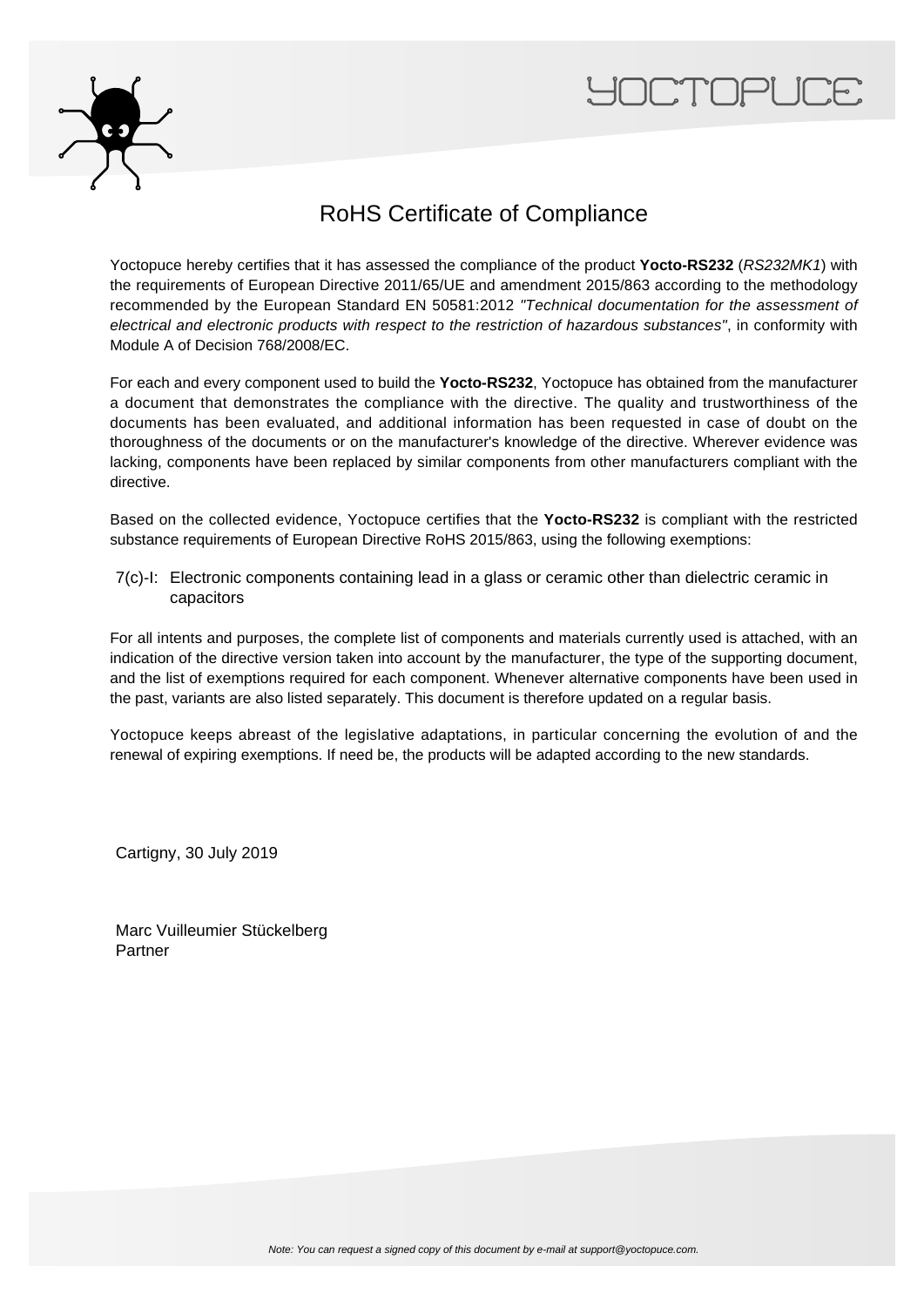

# **YOCTOPUCE**

#### **Exhaustive list of components and materials currently used to build the Yocto-RS232**

| Component            | <b>Manufacturer</b>          | <b>Type</b>   | <b>Compliance Exemptions</b> |           | <b>Evidence</b>                          |
|----------------------|------------------------------|---------------|------------------------------|-----------|------------------------------------------|
| PIC24FJ256DA206-I/MR | Microchip                    | CPU           | RoHS 2015/863                |           | <b>Manufacturer Material Declaration</b> |
| C1608X6S1A106M080AC  | <b>TDK</b>                   | Cap           | RoHS 2015/863                |           | Manufacturer Certificate of Compliance   |
| C2012X7R2E472K085AA  | <b>TDK</b>                   | Cap           | RoHS 2015/863                |           | Manufacturer Certificate of Compliance   |
| CGA3E2X8R1E104K080AA | <b>TDK</b>                   | Cap           | RoHS 2015/863                |           | Manufacturer Certificate of Compliance   |
| EMK107BB7225KA-T     | Taiyo Yuden                  | Cap           | RoHS 2015/863                |           | Manufacturer Certificate of Compliance   |
| LMK107B7105KA-T      | Taiyo Yuden                  | Cap           | RoHS 2015/863                |           | Manufacturer Certificate of Compliance   |
| UMK212B7105KG-T      | Taiyo Yuden                  | Cap           | RoHS 2015/863                |           | Manufacturer Certificate of Compliance   |
| ZX62-B-5PA(33)       | Hirose                       | Connecteur    | RoHS 2015/863                |           | Manufacturer Certificate of Compliance   |
| 615_006_143_621      | Würth Electronic             | Connecteur    | RoHS 2015/863                |           | Manufacturer Certificate of Compliance   |
| FAN4010IL6X F113     | Fairchild (On Semiconductor) | Current Sense | RoHS 2015/863                |           | Manufacturer Certificate of Compliance   |
| MAX3232EIPWR         | <b>Texas Intruments</b>      | <b>Driver</b> | RoHS 2015/863                |           | Manufacturer Certificate of Compliance   |
| IS25LP064A-JKLE-TR   | <b>ISSI</b>                  | Eprom         | RoHS 2015/863                |           | Manufacturer Certificate of Compliance   |
| SELECT-10            | Kester                       | Flux          | RoHS 2015/863                |           | Analytical test results                  |
| MCP1703T-3302E/CB    | Microchip                    | LDO           | RoHS 2015/863                |           | <b>Manufacturer Material Declaration</b> |
| AA2214ZGS            | Kingbright                   | LED-Vert      | RoHS 2015/863                |           | Manufacturer Certificate of Compliance   |
| AA2214QBS/D          | Kingbright                   | LED-bleu      | RoHS 2015/863                |           | Manufacturer Certificate of Compliance   |
| FR4-ENIG             | Multi-cb                     | PCB           | RoHS 2015/863                |           | Manufacturer Certificate of Compliance   |
| CRCW06031R00FKEAC    | Vishay                       | Res           | RoHS 2015/863                | $7(c)-1$  | Manufacturer Certificate of Compliance   |
| AC0603FR-074K7L      | Yageo                        | Res           | RoHS 2015/863                | $7(c)$ -l | Manufacturer Certificate of Compliance   |
| RC0603FR-07100KL     | Yageo                        | Res           | RoHS 2015/863                | $7(c)-1$  | Manufacturer Certificate of Compliance   |
| RC0603FR-07100RL     | Yageo                        | Res           | RoHS 2015/863                | $7(c)$ -l | Manufacturer Certificate of Compliance   |
| RC0603FR-0710KL      | Yageo                        | Res           | RoHS 2015/863                | $7(c)-1$  | Manufacturer Certificate of Compliance   |
| RC0603FR-07150RL     | Yageo                        | Res           | RoHS 2015/863                | $7(c)$ -l | Manufacturer Certificate of Compliance   |
| RC0603FR-071KL       | Yageo                        | Res           | RoHS 2015/863                | $7(c)-1$  | Manufacturer Certificate of Compliance   |
| RC0603FR-071ML       | Yageo                        | Res           | RoHS 2015/863                | $7(c)-1$  | Manufacturer Certificate of Compliance   |
| RC0603FR-0747KL      | Yageo                        | Res           | RoHS 2015/863                | $7(c)-1$  | Manufacturer Certificate of Compliance   |
| 04-7068-0000         | Kester                       | SAC305 bar    | RoHS 2015/863                |           | Manufacturer Certificate of Compliance   |
| 24-7068-7603         | Kester                       | SAC305 wire   | RoHS 2015/863                |           | Manufacturer Certificate of Compliance   |
| SB6N58-M500SI        | KOKI                         | Solder paste  | RoHS 2015/863                |           | Manufacturer Certificate of Compliance   |
| KMR211NGLFS          | <b>C&amp;K Components</b>    | Switch        | RoHS 2015/863                |           | Manufacturer Certificate of Compliance   |
| <b>ROE-0505S</b>     | Recom                        | isolator      | RoHS 2015/863                |           | Analytical test results                  |
| Si8600AC-B-IS        | Silicon labs                 | isolator      | RoHS 2015/863                |           | Manufacturer Certificate of Compliance   |

#### **Alternate components that may have been used in the past to build the Yocto-RS232**

| Component          | <b>Manufacturer</b>      | <b>Type</b> | Compliance      | <b>Exemptions</b> | <b>Evidence</b>                        |
|--------------------|--------------------------|-------------|-----------------|-------------------|----------------------------------------|
| C0603C106M9PACTU   | Kemet                    | Cap         | RoHS 2015/863   |                   | Manufacturer Certificate of Compliance |
| C0805C105K4RACTU   | Kemet                    | Cap         | RoHS 2015/863   |                   | Manufacturer Certificate of Compliance |
| GRM188R60J105KA01D | Murata                   | Cap         | RoHS 2011/65/UE |                   | Manufacturer Certificate of Compliance |
| GRM188R61C225KE15D | Murata                   | Cap         | RoHS 2011/65/UE |                   | Manufacturer Certificate of Compliance |
| GRM188R71E104KA01D | Murata                   | Cap         | RoHS 2011/65/UE |                   | Manufacturer Certificate of Compliance |
| C2012X7R2E472KT5   | <b>TDK</b>               | Cap         | RoHS 2015/863   |                   | Manufacturer Certificate of Compliance |
| EMK107BC6106MA-T   | Taiyo Yuden              | Cap         | RoHS 2015/863   | ÷                 | Manufacturer Certificate of Compliance |
| 885_012_206_071    | Würth Electronic         | Cap         | RoHS 2015/863   |                   | Manufacturer Certificate of Compliance |
| ZX62-B-5PA(11)     | Hirose                   | Connecteur  | RoHS 2011/65/UE |                   | Compliance statement                   |
| S25FL164K0XNFI013  | Cypress                  | Eprom       | RoHS 2015/863   | ٠                 | Manufacturer Certificate of Compliance |
| W25Q32JVZPIQ       | Winbond                  | Eprom       | RoHS 2015/863   |                   | Manufacturer Certificate of Compliance |
| ASMT-TGBM-NT502    | Avago (Broadcom)         | LED-Vert    | RoHS 2011/65/UE |                   | Compliance statement                   |
| ASMT-TBBM-NP902    | Avago (Broadcom)         | LED-bleu    | RoHS 2011/65/UE |                   | Compliance statement                   |
| RK73H1JTTD4702F    | KOA speer electronics    | Res         | RoHS 2011/65/UE | $7(c) -$          | Manufacturer Certificate of Compliance |
| CRCW0603100KFKEA   | Vishay                   | Res         | RoHS 2015/863   | $7(c)-1$          | Manufacturer Certificate of Compliance |
| CRCW0603100KJNEA   | Vishay                   | Res         | RoHS 2015/863   | $7(c) -$          | Manufacturer Certificate of Compliance |
| CRCW0603100RFKEA   | Vishay                   | Res         | RoHS 2015/863   | $7(c) -$          | Manufacturer Certificate of Compliance |
| CRCW0603100RJNEB   | Vishay                   | Res         | RoHS 2015/863   | $7(c)-1$          | Manufacturer Certificate of Compliance |
| CRCW060310K0FKEA   | Vishay                   | Res         | RoHS 2015/863   | $7(c) -$          | Manufacturer Certificate of Compliance |
| CRCW060310K0JNEB   | Vishay                   | Res         | RoHS 2015/863   | $7(c)-1$          | Manufacturer Certificate of Compliance |
| CRCW0603150RFKEA   | Vishay                   | Res         | RoHS 2015/863   | $7(c) -$          | Manufacturer Certificate of Compliance |
| CRCW06031K00FKEA   | Vishay                   | Res         | RoHS 2015/863   | $7(c) -$          | Manufacturer Certificate of Compliance |
| CRCW06031K00JNEB   | Vishay                   | Res         | RoHS 2015/863   | $7(c)-1$          | Manufacturer Certificate of Compliance |
| CRCW06031M00FKEA   | Vishay                   | Res         | RoHS 2015/863   | $7(c)-1$          | Manufacturer Certificate of Compliance |
| CRCW06031M00JNEB   | Vishay                   | Res         | RoHS 2015/863   | $7(c) -$          | Manufacturer Certificate of Compliance |
| CRCW06031R00FNEA   | Vishay                   | Res         | RoHS 2015/863   | $7(c)-1$          | Manufacturer Certificate of Compliance |
| 301-4.7K-RC        | Xicon Passive Components | Res         | Yes, no details | $7(c)-1$          | Compliance statement                   |